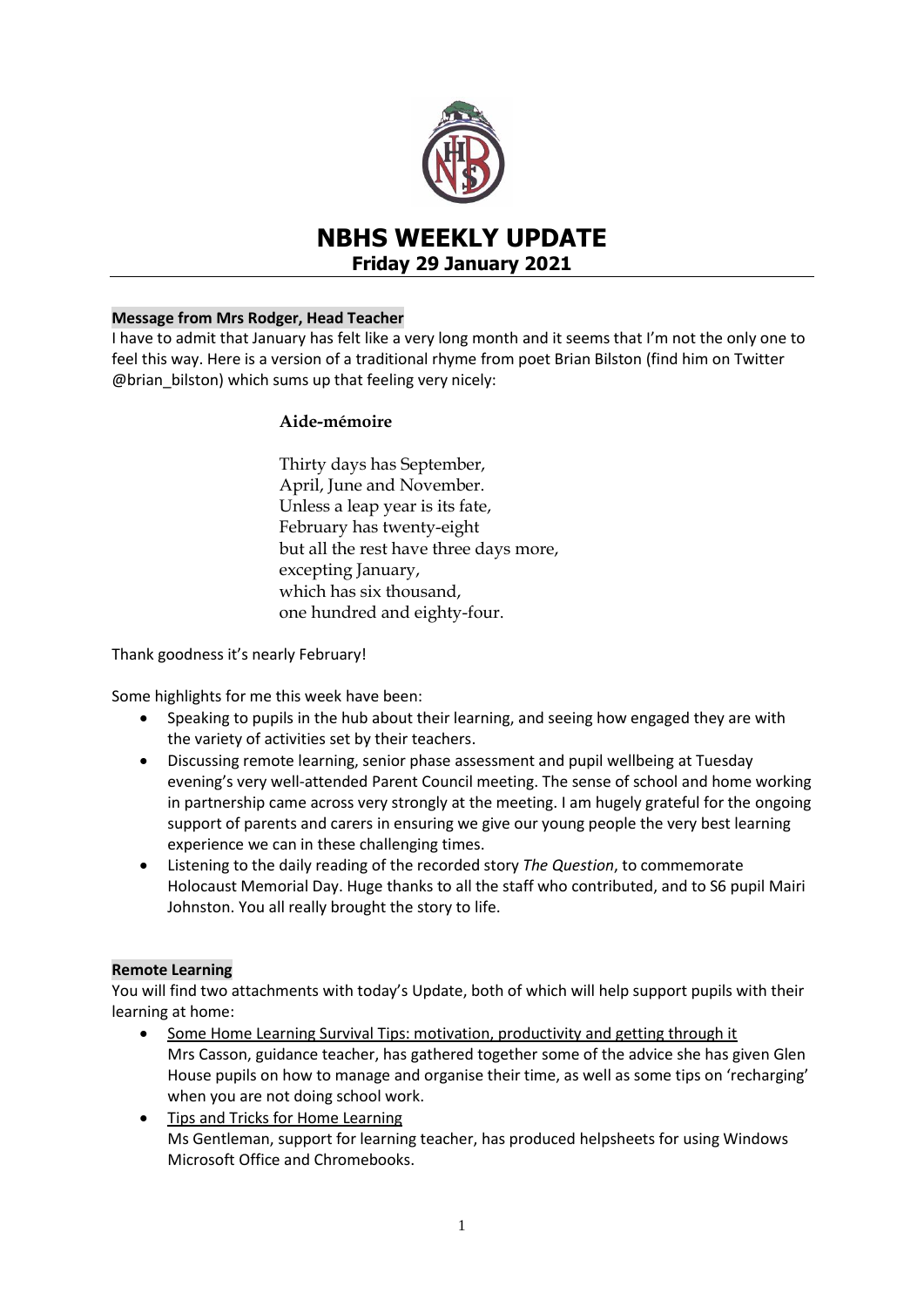## **Emotional Wellbeing**

We know that some of our young people may be struggling with their emotional health in the current circumstances. As a school, we are here to support you in any way that we can. Please do contact your Guidance Teacher if we can help with anything at all.

You may also find this link to the Young Scot website helpful. It provides tips and advice on promoting positive emotional wellbeing, along with links to other websites and organisations that can help.<https://young.scot/campaigns/national/aye-feel>

#### **Physical Wellbeing**

Exercise and getting outdoors in the fresh air can have a very positive impact on both our physical and our emotional wellbeing and the NBHS Daily Mile 2021 can certainly help us all to achieve that. Here is a reminder of how to take part:

With everyone spending an increasing amount of time indoors and in front of screens, we're looking to challenge you to get outside and be active, by completing a daily mile. You can walk, jog or run it's up to you. Under COVID-19 restrictions, we are allowed to meet up with one other person outdoors, so the Daily Mile could be a good opportunity for you to meet up with one of your friends and carry out the challenge together – physically distanced, of course.

If you would like to, you can submit your times for the Daily Mile, and see if you can make an improvement. If you'd rather just get out and be active and not bother about your time, then go for it! The time isn't important; what really matters is that you're getting out in the fresh air and getting some exercise.

Also, feel free to keep going for as long as you like, it doesn't have to be just a mile. We'll have a top 5 each week of the fastest times, and the biggest improvements in times. To record your time, click here:

[https://docs.google.com/forms/d/e/1FAIpQLSeXNKsy9M8MRfa0bna0Ve7geRO13FcQRpRzh14SCeh1](https://docs.google.com/forms/d/e/1FAIpQLSeXNKsy9M8MRfa0bna0Ve7geRO13FcQRpRzh14SCeh1SW67BQ/viewform?usp=sf_link) [SW67BQ/viewform?usp=sf\\_link](https://docs.google.com/forms/d/e/1FAIpQLSeXNKsy9M8MRfa0bna0Ve7geRO13FcQRpRzh14SCeh1SW67BQ/viewform?usp=sf_link)

You don't have to record every time, but you can if you like.

## **Remote Learning Surveys**

As you know, last week we issued a survey on remote learning to parents and carers. This week, it was the turn of pupils: we issued a survey in order to gather their views on their experience of remote learning over the last three weeks. We are delighted that so many people responded to each survey and took the time to leave comments as well as completing the questions. The responses are recorded on the links below, for your interest. Your feedback will help us to continue improving. [Parent survey results](https://www.edubuzz.org/northberwickhigh/files/2021/01/PCM-NBHS-Remote-Learning-Parent-Survey-January-2021-2.pdf)

[Pupil survey results](https://www.edubuzz.org/northberwickhigh/wp-content/blogs.dir/894/files/2021/01/Pupil-feedback_RemoteLearningJanuary.pdf)

#### **Careers**

**Mick Burns** Careers Adviser Email: [mick.burns@sds.co.uk](https://mail.elcschool.org.uk/owa/redir.aspx?C=fbGa3DGVrsUoQB2CnJP23eXwMGzxu7J1CtarT6dTOwkq_NlpJujXCA..&URL=mailto%3amick.burns%40sds.co.uk) **Mobile:** 07887 831454

### **Update for 29 January 2021 Careers talks**

We always try to post these online so you can access what we are delivering in school and to date we have completed the following:

**[S1](https://www.edubuzz.org/careers/2020/08/17/s1-2020/)** introduction to us and our services